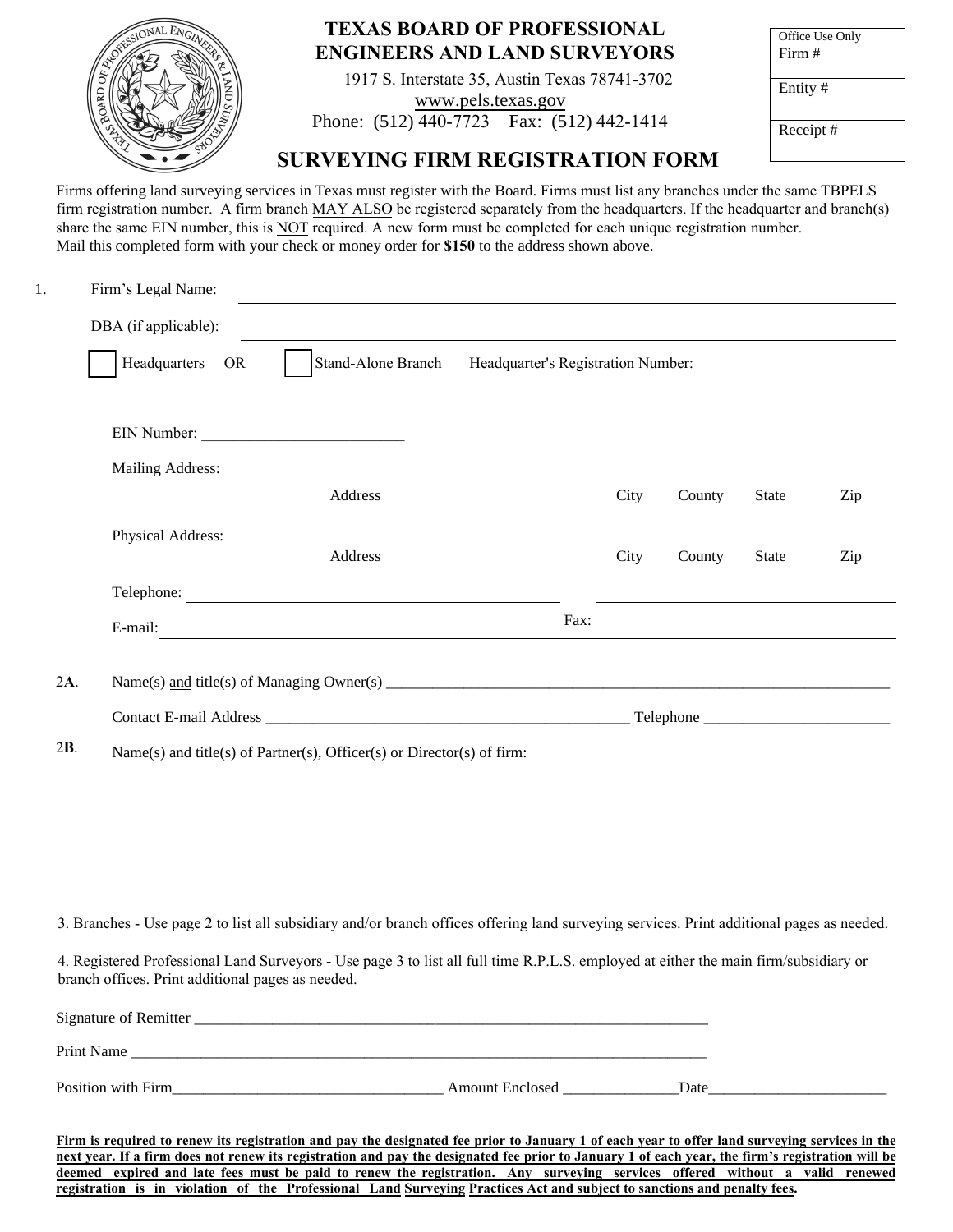Subsidiary and/or Branch Office offering land surveying services.

**None** or **Number**:

| Office Name:                                                                                                                                                                            |         |      |                             |              |                           |
|-----------------------------------------------------------------------------------------------------------------------------------------------------------------------------------------|---------|------|-----------------------------|--------------|---------------------------|
| Mailing Address:                                                                                                                                                                        |         |      |                             |              |                           |
| Physical Address:                                                                                                                                                                       | Address | City | County                      | <b>State</b> | $\overline{Zip}$          |
|                                                                                                                                                                                         | Address | City | County                      | State        | $\overline{Lip}$          |
| EIN Number:<br>(To be in compliance with board rules, EINs must be identical to the headquarters office EIN.<br>Otherwise a separate registration is required for the branch office(s). |         |      |                             |              |                           |
| Telephone:<br><u> 1989 - Andrea Aonaichte ann an t-</u>                                                                                                                                 |         |      | Fax:                        |              |                           |
| E-mail:                                                                                                                                                                                 |         |      |                             |              |                           |
|                                                                                                                                                                                         |         |      |                             |              |                           |
| Office Name:<br><u> 1980 - Jan Barnett, fransk politik (d. 1980)</u>                                                                                                                    |         |      |                             |              |                           |
| Mailing Address:                                                                                                                                                                        | Address | City | County                      | <b>State</b> | $\overline{\mathrm{Zip}}$ |
| Physical Address:                                                                                                                                                                       |         |      |                             |              |                           |
|                                                                                                                                                                                         | Address | City | County                      | <b>State</b> | Zip                       |
| EIN Number:<br>(To be in compliance with board rules, EINs must be identical to the headquarters office EIN.<br>Otherwise a separate registration is required for the branch office(s). |         |      |                             |              |                           |
| Telephone:                                                                                                                                                                              |         |      | Fax:                        |              |                           |
| E-mail:                                                                                                                                                                                 |         |      |                             |              |                           |
| Office Name:<br><u> 1980 - Andrea Andrew Maria (h. 1980).</u>                                                                                                                           |         |      |                             |              |                           |
| Mailing Address:                                                                                                                                                                        | Address | City | County                      | State        | Zip                       |
| Physical Address:                                                                                                                                                                       |         |      |                             |              |                           |
|                                                                                                                                                                                         | Address | City | County                      | State        | $\overline{Zip}$          |
| EIN Number:<br>(To be in compliance with board rules, EINs must be identical to the headquarters office EIN.<br>Otherwise a separate registration is required for the branch office(s). |         |      |                             |              |                           |
|                                                                                                                                                                                         |         |      | Fax: $\qquad \qquad \qquad$ |              |                           |
| $E-mail:$                                                                                                                                                                               |         |      |                             |              |                           |

Please print and attach additional information regarding branch offices or subsidiaries as needed.